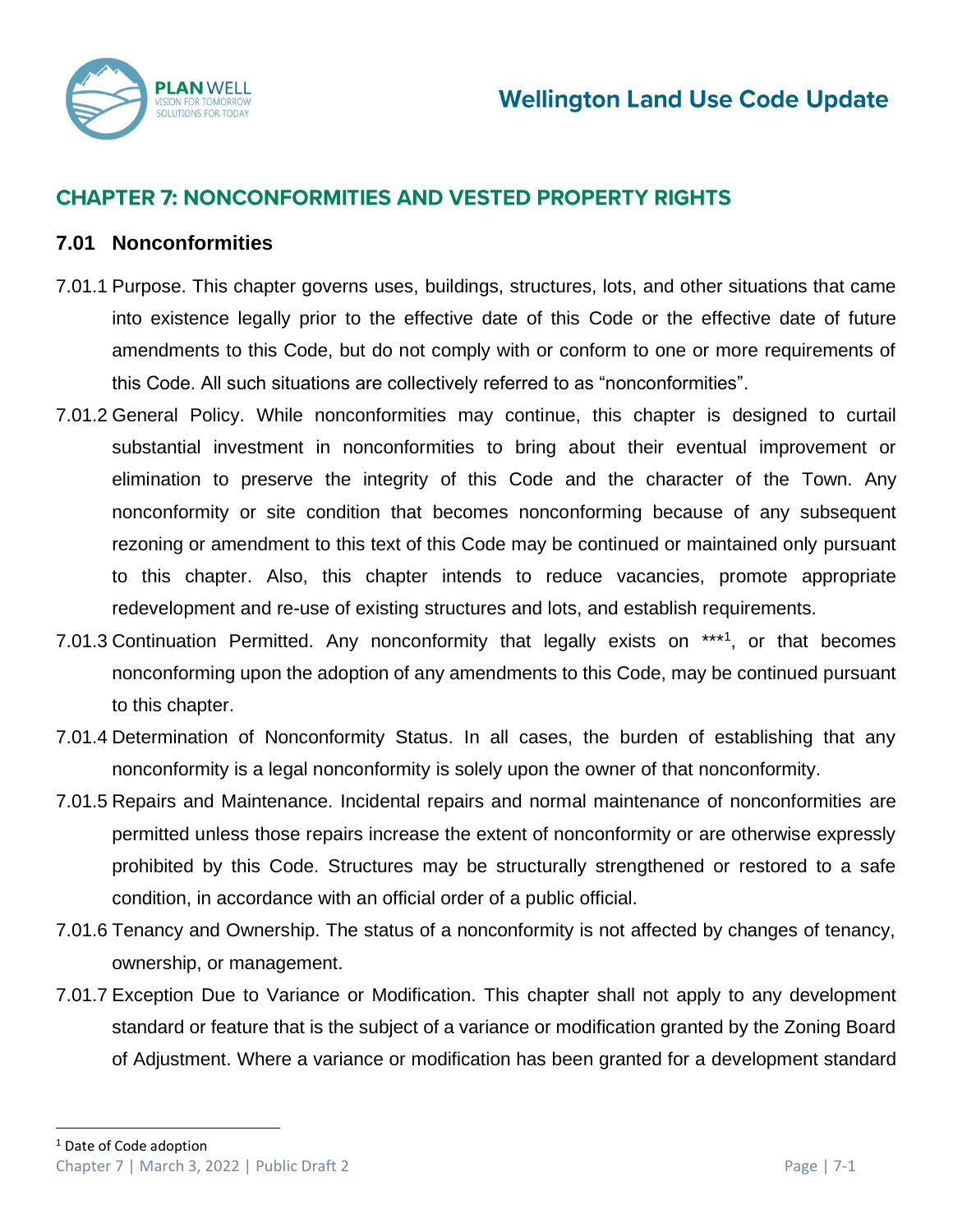that does not otherwise conform to the requirements of this Code, that development standard is deemed conforming.

- 7.01.8 Enforcement of Requirements. The Town may withhold necessary permits, inspections, or other approvals to ensure compliance with this chapter.
- 7.01.9 Nonconformity Due to Town Action. A use, lot, or structure conforming to Town ordinance shall not be considered nonconforming if the Town reduces the size of the lot on which the structure is located by widening an abutting street or through the exercise, or potential exercise, of the Town's eminent domain power. Any status claimed under this subsection must be the result of Town action only and not otherwise result in a situation that jeopardizes the public health, safety, or welfare. Further, the Town's action must make it impossible or highly impracticable for the structure to be brought into conformity with this Code. The right to rebuild or add-on shall not be given to properties described in this subsection. This subsection is intended to provide conforming status for the use, lot, or structure immediately after such Town action, only regarding the following requirements:
	- A. The amount of square footage removed from the structure's minimum required lot area by the Town action;
	- B. The number of linear feet removed from the structure's minimum required lot depth or width by the Town's action;
	- C. The number of linear feet removed from the structure's minimum required front setback, side setback, or rear setback by the Town's action;
	- D. The number of then existing properly marked parking spaces removed from the structure's minimum required off-street parking by the Town's action;
	- E. The increased percentage of lot coverage directly attributable to the Town's action; and
	- F. The landscaping requirement.
- 7.01.10 Nonconforming Uses.
	- A. General. Any use of land that was legally in existence and nonconforming on the effective date of this Code and has been in regular and continuous use, but which does not conform to the use regulations prescribed by this Code, shall be deemed a nonconforming use.
	- B. Registration of Nonconforming Uses. The operator, owner, or occupant of any nonconforming uses of land or buildings shall, within 365 calendar days after the date on which the same became nonconforming, register such nonconforming use by obtaining a certificate of occupancy from the Building Official. The certificate of occupancy (nonconforming) shall be considered as evidence of the legal existence of a nonconforming use, as contrasted to an illegal use or violation of this Code. The Building Official shall maintain a register of all certificates of occupancy issued for nonconforming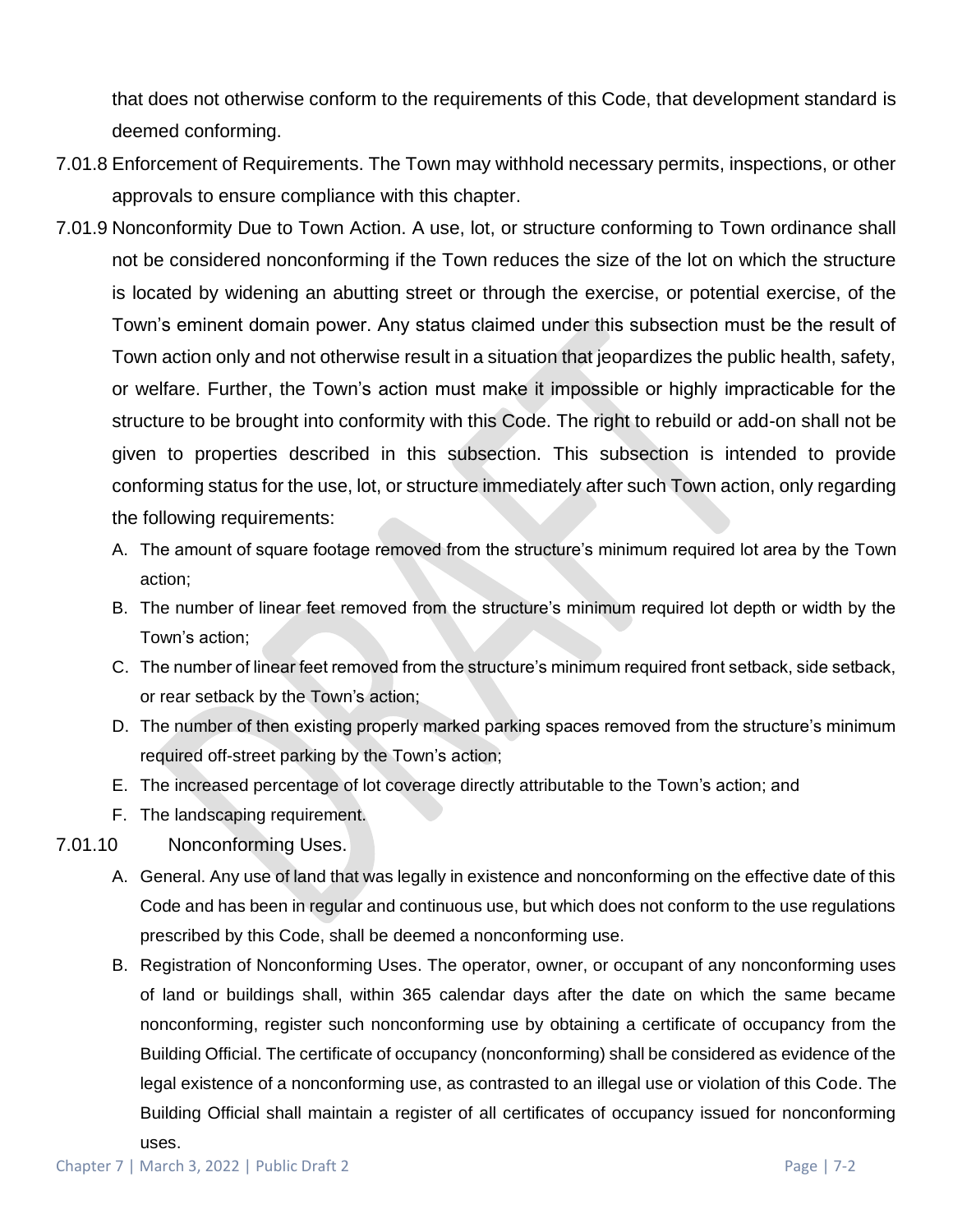- C. Change of Use.
	- 1. A nonconforming use may only be changed to a conforming use allowed in the zoning district in which it is located.
	- 2. Once a nonconforming use is converted to a conforming use, it shall not be changed back to a nonconforming use.
	- 3. A nonconforming use shall not be changed to another nonconforming use.
- D. Enlargement or Extension of Nonconforming Use. There shall be no increase in the floor area or the land area devoted to a nonconforming use or other enlargement or extension of a nonconforming use beyond the scope and area of its operation at the time the regulation that made the use nonconforming was adopted.
- E. Loss of Legal Nonconformity Status.
	- 1. Abandonment. If a nonconforming use is discontinued or ceases for any reason for a period of more than 365 calendar days, the use shall be considered abandoned. Once abandoned, the legal nonconforming status shall be lost, the right to operate the nonconforming use shall cease, and re-establishment of the nonconforming use shall be prohibited. Any subsequent use of the property shall comply with the regulations of the zoning district in which it is located. If a nonconforming use is discontinued or ceases, but is re-established within 365 calendar days, then the nonconforming use may continue, provided the nature and degree of the nonconformity will not be changed or increased from that which existed before the nonconforming use was abandoned.
	- 2. Damage or Destruction.
		- a. If the structure in which a nonconforming use is housed, operated, or maintained is destroyed by any means to the extent of more than 50 percent of its fair market value, the use may not be re-established except in compliance with all regulations applicable to the zoning district in which it is located.
		- b. If the structure in which a nonconforming use housed, operated, or maintained is partially destroyed, where the damage does not exceed 50 percent of its fair market value, the nonconforming use may be allowed to continue and the structure may be rebuilt but not enlarged upon approval of a building permit.
	- 3. Action by the Zoning Board of Adjustment. The right to maintain or operate a nonconforming use may be terminated by the Zoning Board of Adjustment in accordance with the provisions of this Code.
- 7.01.11 Nonconforming Lots.
	- A. No use or structure shall be established on a lot of record that does not conform to the lot area, lot width, or lot depth requirements established in this Code for the zoning district in which it is located, except as otherwise provided for in this section.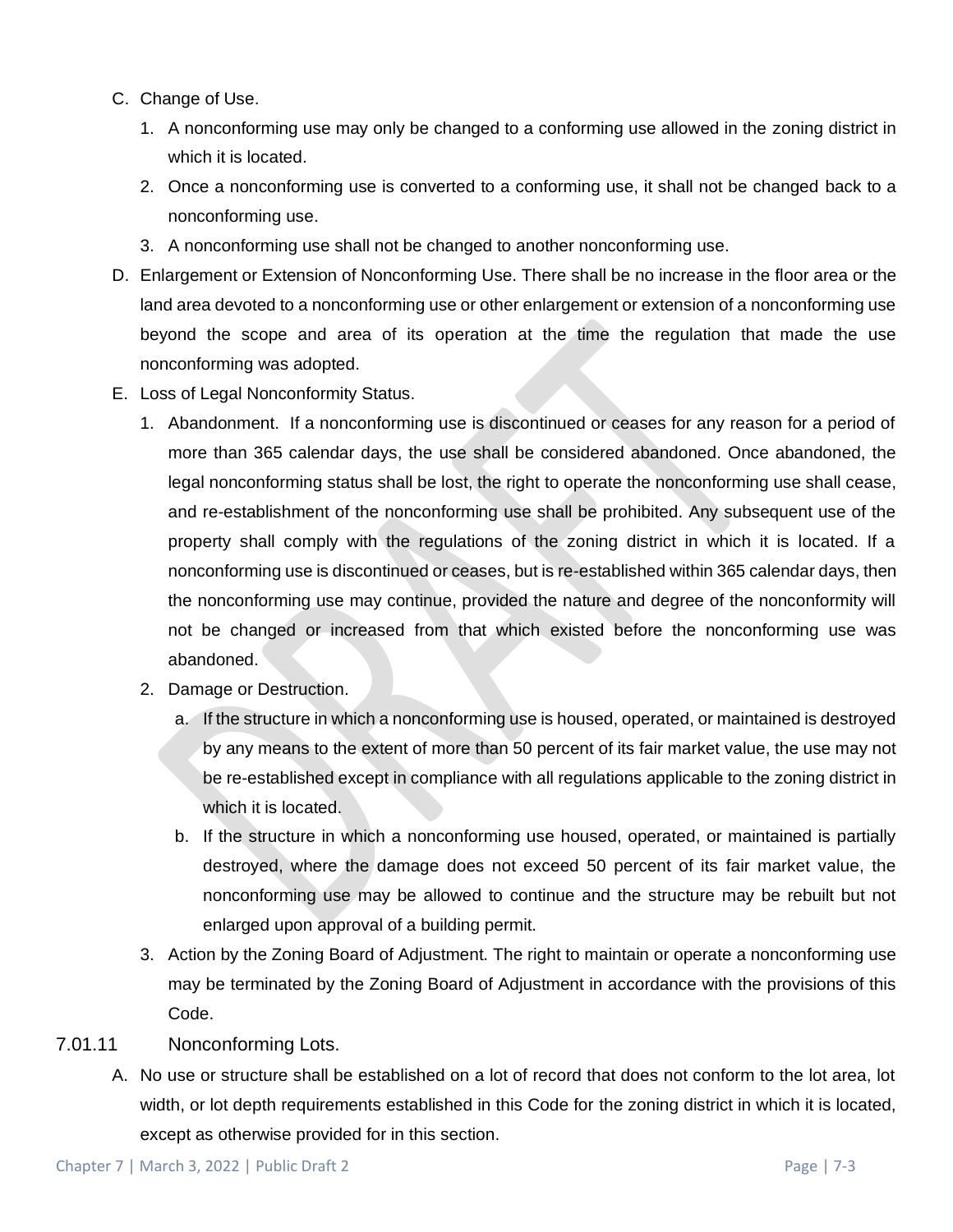- B. Residential Lots.
	- 1. Lot Size. If a lot of record created by subdivision has less width or area than the minimum requirements of the district in which the lot is located, the standard for width or area shall not prohibit the erection of a structure if the lot width and area do not vary more than 10 percent from the minimum requirements of the district in which the lot is located.
	- 2. Setbacks.
		- a. Setbacks made nonconforming by the adoption of this Code are exempt from the requirements of this section if the following findings can be made:
			- i. The proposed addition or alteration will either meet current setback requirements or will not encroach any further into the required setback than the existing structure; and
			- ii. If the proposed alteration or addition is located on the side of the existing dwelling, and there is a minimum distance of 10 feet between the side of the existing structure and the nearest dwelling on the adjoining property.
		- b. Residential lots with setbacks made nonconforming by the installation of roadways or other easements/property line adjustments created or enacted by a governmental entity are also exempt from the requirements of this section, and are not required to address the finding(s) above.
- C. Adjacent Lots in Single Ownership. If two or more adjacent and vacant nonconforming lots are in single ownership at any time, and such lots individually have less width or area than the minimum requirements of the district in which such lots are located, then such lots shall be considered in combination and treated as a single lot or several lots that meet the minimum requirements of this Code for the district in which they are located. Any construction, replacement, or enlargement of a dwelling or building requires the appropriate subdivision procedures of all necessary lots to achieve compliance with the provisions of this Code.

#### 7.01.12 Nonconforming Buildings/Structures.

- A. General. A nonconforming structure is a building or structure the size, dimension, design, or location of which was lawful prior to the adoption, revision, or amendment of this Code, but which fails to conform to the requirements of the development regulations applicable to the property by reasons of such adoption, revision, or amendment.
- B. Continuation of Use. Except where prohibited by this chapter, a nonconforming structure may be used for any use allowed in the underlying zoning district, including a legal nonconforming use.
- C. Maintenance and Repair. The maintenance or minor repair of a nonconforming structure is permitted, provided that the maintenance or minor repair does not extend or expand the nonconforming structure. For the purposes of this subsection, "maintenance and minor repair" means: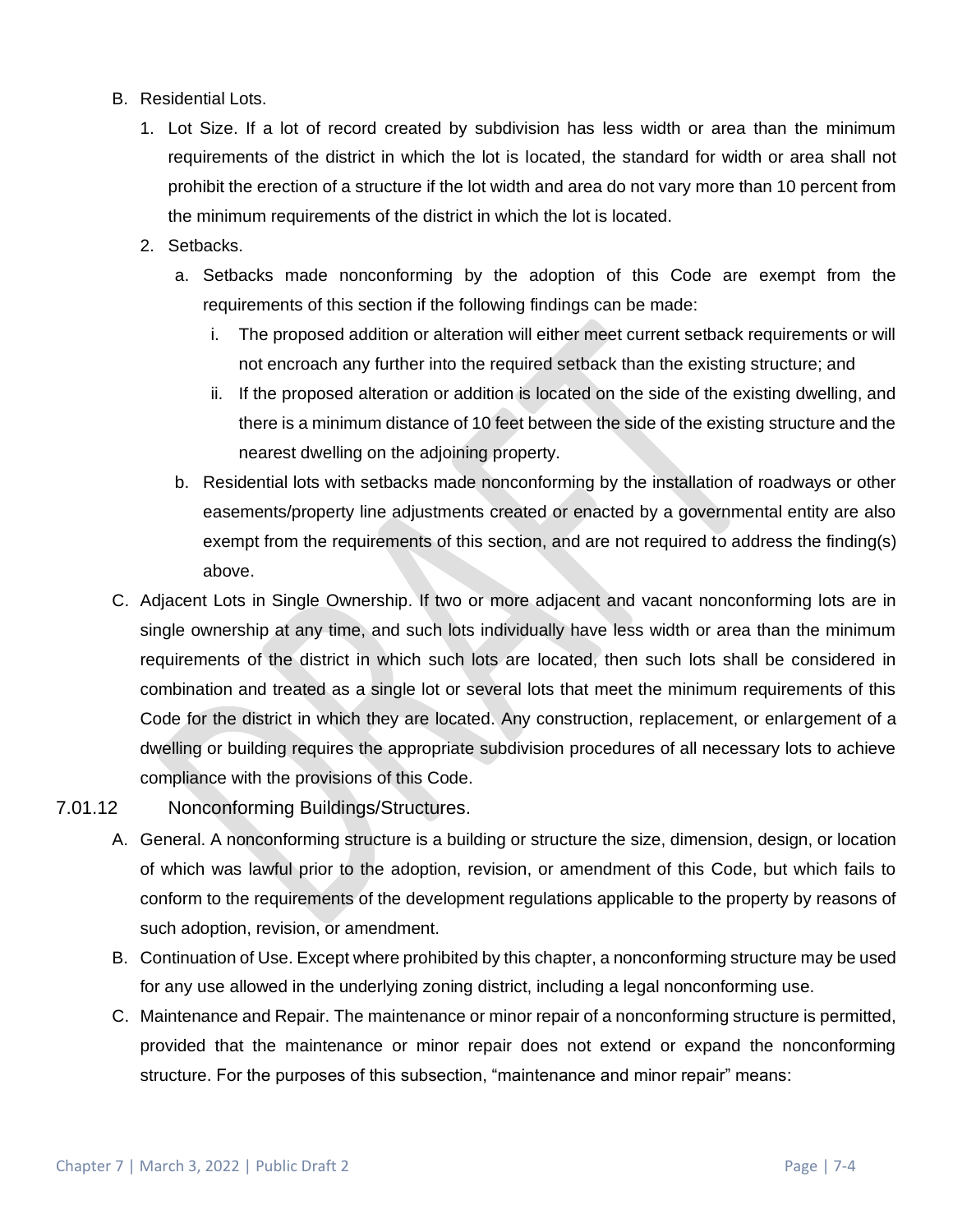- 1. Repairs that are necessary to maintain and to correct any damage or deterioration to the structural soundness or interior appearance of a building or structure without expanding or altering the building or structure;
- 2. Maintenance of land areas to protect against health hazards and promote the safety of surrounding land uses; and
- 3. Repairs that are required to remedy unsafe conditions that cause a threat to public safety.
- D. Enlargement and Expansion. A nonconforming structure in which only permitted uses are operated may be enlarged or expanded if the enlargement or expansion can be made in compliance with all of the provisions of this Code established for structures in the district in which the nonconforming structure is located. Such enlargement or expansion shall also be subject to all other applicable Town ordinances.
- E. Loss of Nonconforming Status/Damage or Destruction.
	- 1. Continuation of Nonconforming Structure. The use of a nonconforming structure may be continued subsequent to the effective date of this Code, if that such continuance is in accordance with the provisions of this chapter and all other applicable codes of the Town necessary to ensure adequate protection and safety of adjacent property and the users and occupants of such nonconforming structure. However, the right to continue a nonconforming structure shall cease and such use contained therein shall conform to the provisions of this Code under any of the following circumstances:
		- a. If a nonconforming structure is destroyed by any means to the extent of more than 50 percent of its fair market value, it may not be re-established except in compliance with all regulations applicable to the zoning district in which it is located. This provision shall not apply to singlefamily dwelling units in residential zoning districts, which may be reconstructed with substantially the same floor area, provided there is no increase in any other nonconformity.
		- b. If the nonconforming structure is partially destroyed, where the damage does not exceed 50 percent of its fair market value, the nonconforming structure may be rebuilt but not enlarged upon approval of a building permit.
	- 2. Action by the Zoning Board of Adjustment. The right to maintain or operate a nonconforming structure may be terminated by the Board of Adjustment in accordance with the provisions of this Code.
- 7.01.13 Nonconforming Signs. Nonconforming signs shall follow the regulations established in Chapter 5.08.9.
- 7.01.14 Termination.
	- A. The violation of any of the provisions of one or more of the following categories or ordinances or requirements shall cause the immediate termination of the right to operate such nonconforming use: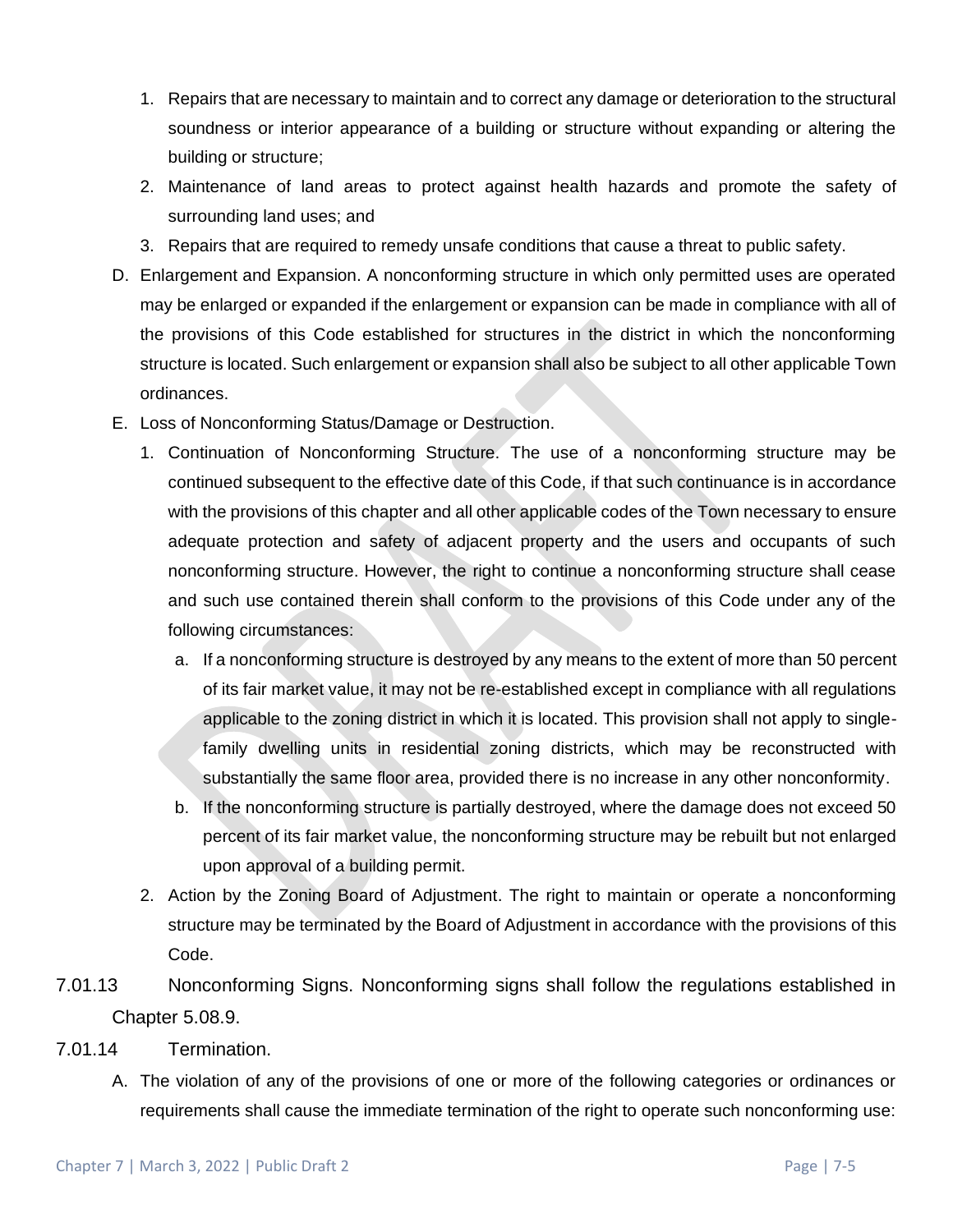- 1. Constructing, maintaining, or operating a use conducted in, or associated with, a building or structure erected without a permit from the Town;
- 2. Operating a use or occupying a building or structure without a valid Certificate of Occupancy from the Town;
- 3. Operating a use in violation of a valid Certificate of Occupancy;
- 4. Unlawful expansion of a nonconforming use or nonconforming structure;
- 5. Unlawful outside display or storage in required parking spaces;
- 6. Violation of any provision of a federal or state statute with respect to a nonconforming use;
- 7. Violation of any provision of an ordinance of the Town with respect to a nonconforming use.
- B. It is the clear intent of this subsection that nonconforming uses that operate unlawfully shall be considered illegal uses. Illegal uses shall not be considered nonconforming regardless of remedial measures taken to resurrect nonconforming status.
- C. For purposes of this subsection, the term "violation" shall mean a final finding by a court of record that an ordinance has been violated.

## **7.02 Vested Property Rights**

- 7.02.1 Purpose. The purpose of this chapter is to provide the procedures necessary to implement the provisions of Article 68 of Title 24, C.R.S.
- 7.02.2 Request for Site-Specific Development Approval. For those developments for which the landowner wishes the creation of vested property rights pursuant to Article 68 of Title 24, C.R.S., the landowner shall request the approval in writing at least thirty (30) days prior to the date said approval is to be considered. Failure of the landowner to request such an approval renders the plan not a site-specific development plan, and no vested property rights shall be deemed to have been created.
- 7.02.3 Notice and Hearing. No site-specific development plan shall be approved until after a public hearing called for that purpose, preceded by notice of such hearing published as provided by law at least fourteen (14) days before the hearing. Such notice may, at the Town's option, be combined with any other required notice. At such hearing, all interested persons shall have an opportunity to be heard.
- 7.02.4 Approval, Conditional Approval, Effective Date, Amendments, Referendum, and Review.
	- A. A site-specific development plan shall be deemed approved upon the effective date of the ordinance granting final approval of the plan. The vested property right shall attach to and run with the applicable property and shall confer upon the landowner the right to undertake and complete the development and use of said property under the terms and conditions of the site-specific development plan, including any amendments thereto.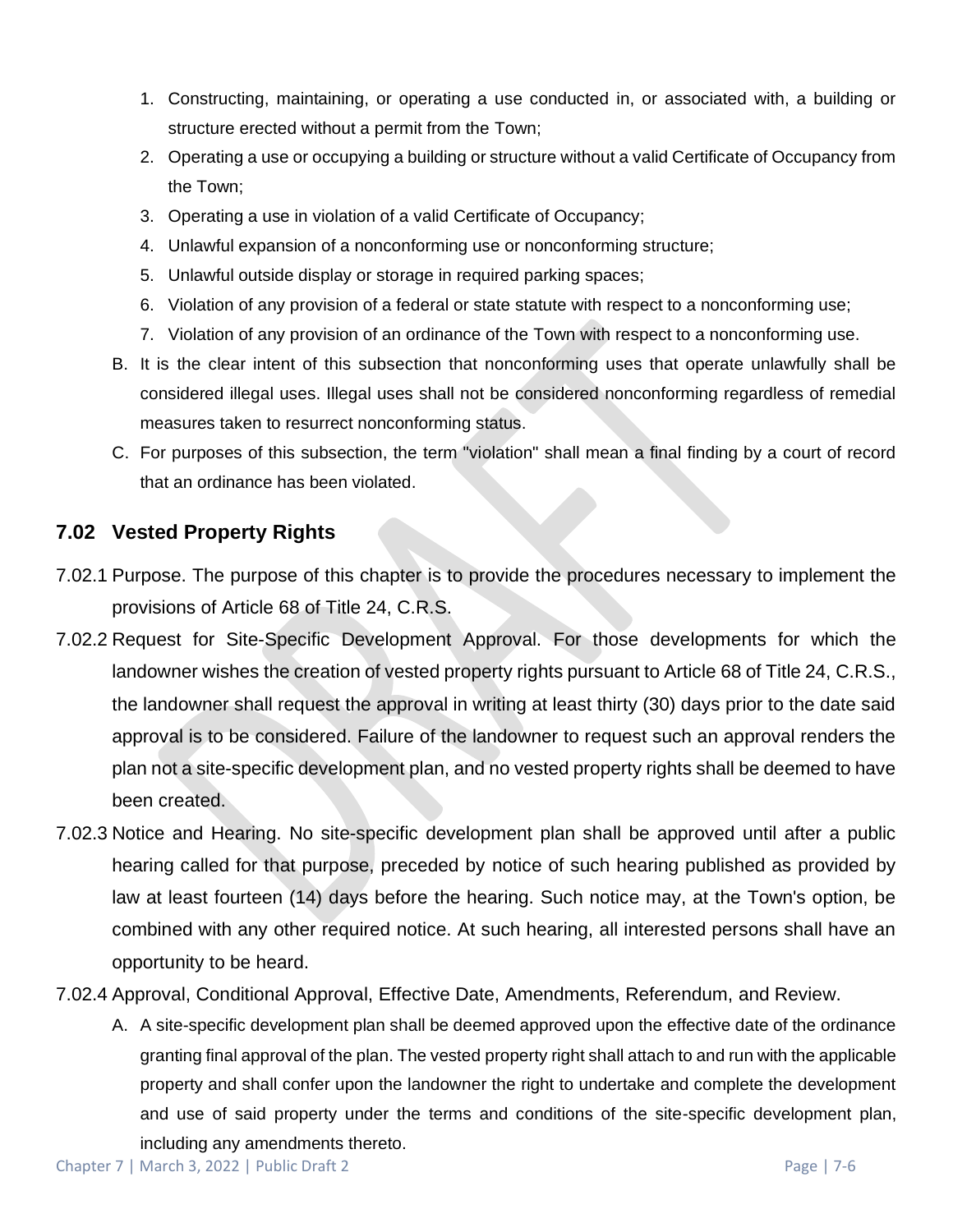- B. The Board of Trustees may approve a site-specific development plan upon such terms and conditions as may reasonably be necessary to protect the public health, safety and welfare. Such conditional approval will result in a vested property right, although failure to abide by such terms and conditions will result in a forfeiture of vested property rights.
- C. In the event amendments to a site-specific development plan are approved, the effective date of such amendments, for purposes of duration of a vested property right, shall be the date of the approval of the original site-specific development plan, unless the Board of Trustees specifically finds to the contrary and incorporates such findings in its approval of the amendment.
- D. The approval of vested property rights shall be subject to all rights of referendum and judicial review; except that the period of time permitted by law for the exercise of such rights shall not begin to run until the date of publication of a notice to the general public of the site-specific development plan and creation of vested property rights.

#### 7.02.5 Notice of Approval.

A. Each plat or development agreement constituting a site-specific development plan shall contain the following notice:

*Approval of this plan may create a vested property right pursuant to Article 68 of Title 24, C.R.S., as amended.*

- B. Failure to contain this statement shall invalidate the creation of the vested property right. In addition, a notice describing generally the type and intensity of the use approved and the specific parcel or parcels of property affected and stating that a vested property right has been created shall be published once, not more than fourteen (14) days after approval of the site-specific development plan, in a newspaper of general circulation within the Town. Publication of the notice of creation of the vested property right shall be the obligation of the landowner. The Town shall have no obligation to see that the notice is properly published.
- 7.02.6 Duration of Vested Property Right. A property right which has been vested as provided herein shall remain vested for a period of three (3) years; except that the Board of Trustees may, in its sole discretion, grant vested property rights for a longer period when warranted in light of all relevant circumstances, including but not limited to the size and phasing of the development, economic cycles and market conditions. The vesting period shall not be extended by any amendments to a site-specific development plan unless expressly authorized by the Board of Trustees in the chapter approving such amendments.
- 7.02.7 Other Provisions Unaffected. Approval of a site-specific development plan shall not constitute an exemption or waiver of any other provisions of this Code pertaining to the development or use of the property.